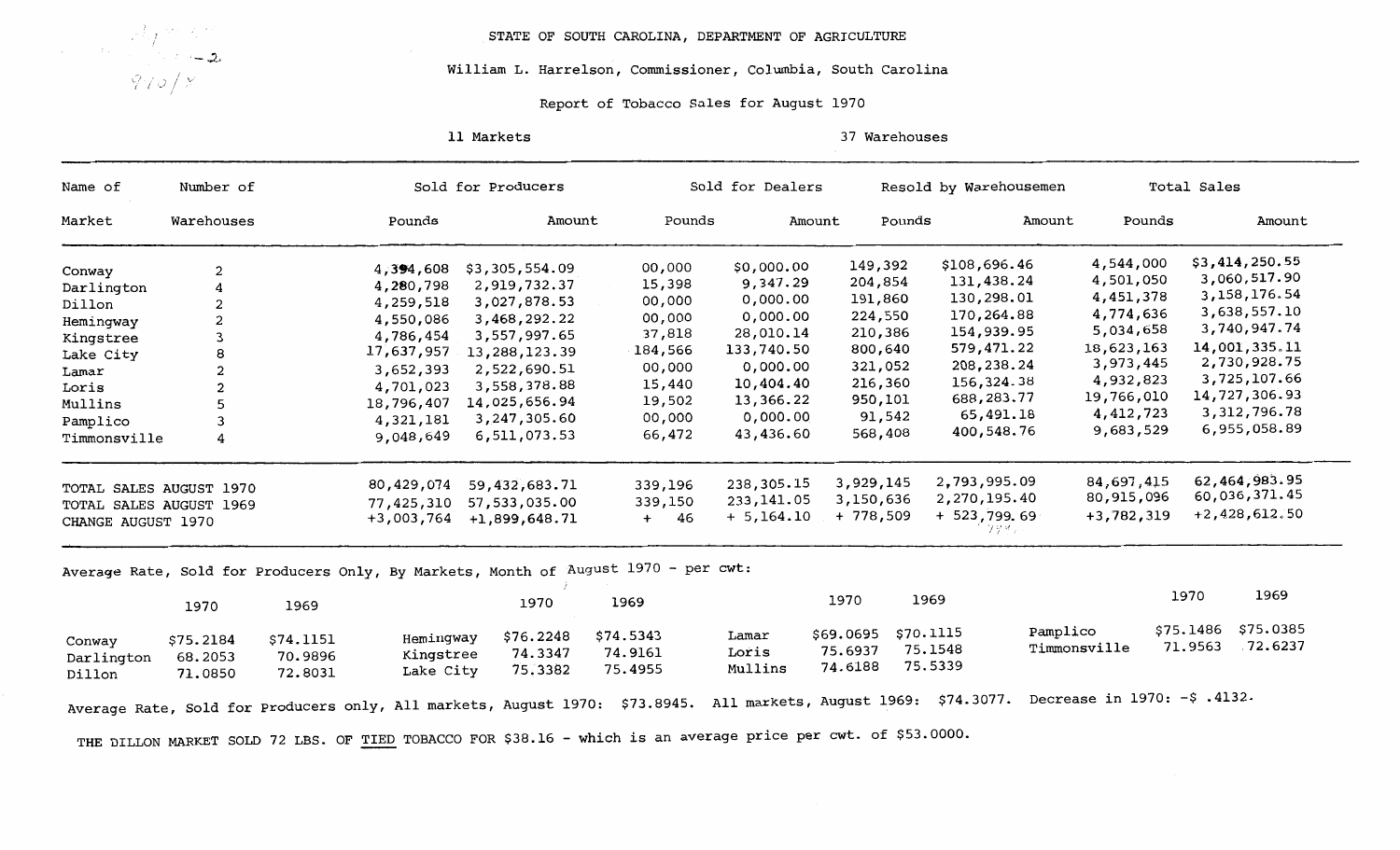## William L. Harrelson, Commissioner, Columbia, South Carolina

## Report of Tobacco Sales for August, 1970 (By Warehouses)

11 Markets

 $\sim$   $\sim$ 

 $\sim$   $\sim$ 

37 Warehouses

 $\Delta$ 

 $\sim \lambda_{\rm{max}}$ 

| Name of    | Name of              | Sold for Producers |                |  | Sold for Dealers |            |         | Resold by Warehousemen | Total Sales |                |
|------------|----------------------|--------------------|----------------|--|------------------|------------|---------|------------------------|-------------|----------------|
| Market     | Warehouse            | Pounds             | Amount         |  | Pounds           | Amount     | Pounds  | Amount                 | Pounds      | Amount         |
| Conway     | Horry $1 \& 2$       | 1,611,954          | \$1,215,475.08 |  | 00,000           | \$0,000.00 | 73,918  | \$55,947.48            | 1,685,872   | \$1,271,422.56 |
|            | New Farmers          | 2,782,654          | 2,090,079.01   |  | 00,000           | 0,000.00   | 75,474  | 52,748.98              | 2,858,128   | 2,142,827.99   |
|            | TOTAL                | 4,394,608          | 3,305,554.09   |  | 00,000           | 0,000.00   | 149,392 | 108,696.46             | 4,544,000   | 3,414,250.55   |
| Darlington | Center Brick         | 1,014,244          | 704,778.74     |  | 4,034            | 2,535.38   | 52,686  | 34,763.66              | 1,070,964   | 742,077.78     |
|            | Milling              | 858,692            | 583,353.04     |  | 3,408            | 2,080.04   | 10,042  | 7,025.34               | 872,142     | 592,458.42     |
|            | Planters             | 1,060,928          | 717,127.84     |  | 3,334            | 1,980.72   | 80,688  | 52,272.56              | 1,144,950   | 771,381.12     |
|            | Price's              | 1,346,934          | 914,472.75     |  | 4,622            | 2,751.15   | 61,438  | 37,376.68              | 1,412,994   | 954,600.58     |
|            | TOTAL                | 4,280,798          | 2,919,732.37   |  | 15,398           | 9,347.29   | 204,854 | 131,438.24             | 4,501,050   | 3,060,517.90   |
| Dillon     | Big Tin              | 1,814,905          | 1,269,575.58   |  | 00,000           | 0,000.00   | 69,424  | 47,943.67              | 1,884,329   | 1,317,519.25   |
|            | Pee Dee No. $1 \& 2$ | 2,444,613          | 1,758,302.95   |  | 00,000           | 0,000.00   | 122,436 | 82,354.34              | 2,567,049   | 1,840,657.29   |
|            | TOTAL                | 4,259,518          | 3,027,878.53   |  | 00,000           | 0,000.00   | 191,860 | 130,298.01             | 4,451,378   | 3,158,176.54   |
| Hemingway  | Big "4"              | 2,321,038          | 1,768,500.70   |  | 00,000           | 0,000.00   | 98,718  | 75,104.80              | 2,419,756   | 1,843,605.50   |
|            | Tobacco Growers      | 2,229,048          | 1,699,791.52   |  | 00,000           | 0,000.00   | 125,832 | 95,160.08              | 2,354,880   | 1,794,951.60   |
|            | TOTAL                | 4,550,086          | 3,468,292.22   |  | 00,000           | 0,000.00   | 224,550 | 170,264.88             | 4,774,636   | 3,638,557.10   |
| Kingstree  | Carolina             | 921,301            | 656,504.95     |  | 00,000           | 0,000.00   | 30,442  | 22,984.98              | 951,743     | 679,489.93     |
|            | Fair Deal            | 2,153,768          | 1,631,150.85   |  | 18,420           | 13,934.40  | 84,062  | 63,044.70              | 2,256,250   | 1,708,129.95   |
|            | Growers & Farmers    | 1,711,385          | 1,270,341.85   |  | 19,398           | 14,075.74  | 95,882  | 68,910.27              | 1,826,665   | 1,353,327.86   |
|            | TOTAL                | 4,786,454          | 3,557,997.65   |  | 37,818           | 28,010.14  | 210,386 | 154,939.95             | 5,034,658   | 3,740,947.74   |

(Continued on Page 2)